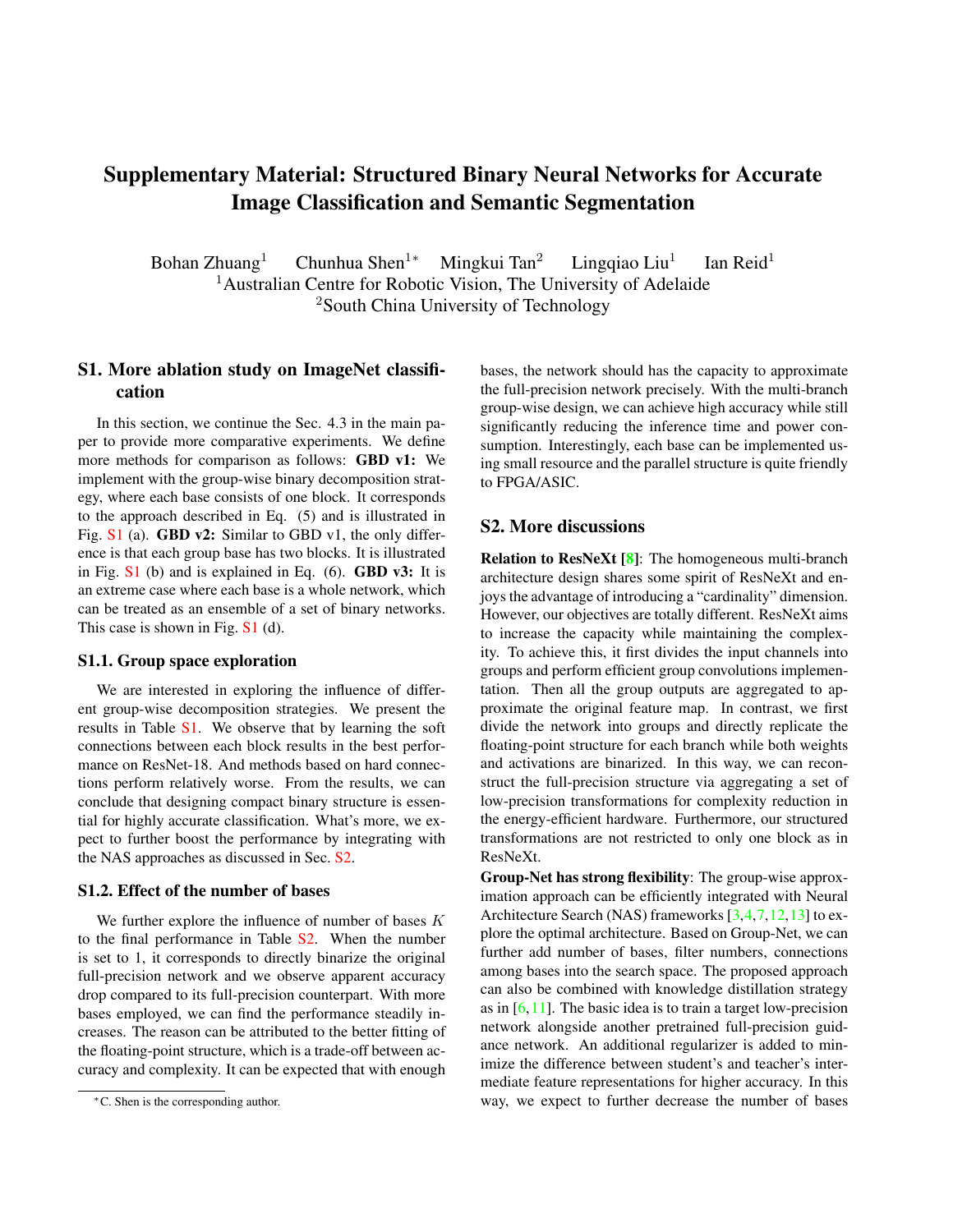

Figure S1: Illustration of several possible group-wise architectures. We assume the original full-precision network comprises four blocks. "FB" represents the floating-point block.  $G(\cdot)$  is defined in Sec. 2.2.2 in the main paper, which represents a binary block. We omit the skip connections for convenience. (a): Each group comprises one block and we approximate each floating-point block with a set of binarized blocks. (b): Decompose the network into groups, where each group contains two blocks. Then we approximate each floating-point group using a set of binarized groups. (c): Each group contains different number of blocks. (d): An extreme case. We directly decompose the whole floating-point network into an ensemble of several binary networks. Table S1: Comparisons between several group-wise decomposition strategies. Top-1 and Top-5 accuracy gap to the corresponding full-precision networks are also reported.

| Model                    | <b>Bases</b> | Top-1 $%$ | Top-5 $%$ | Top-1 gap $%$ | Top-5 gap $%$ |
|--------------------------|--------------|-----------|-----------|---------------|---------------|
| ResNet-18 Full-precision |              | 69.7      | 89.4      | -             | ۰             |
| Group-Net                |              | 64.8      | 85.7      | 4.9           | 3.7           |
| GBD v1                   |              | 63.0      | 84.8      | 6.7           | 4.6           |
| GBDv2                    |              | 62.2      | 84.1      | 7.5           | 5.3           |
| GBD v3                   |              | 59.2      | 82.3      | 10.5          | 7.1           |

Table S2: Validation accuracy of Group-Net on ImageNet with different number of bases. All cases are based on the ResNet-18 network with binary weights and activations.

| Model          | <b>Bases</b> | Top-1 $%$ | Top-5 $%$ | Top-1 gap $%$ | Top-5 gap $%$ |
|----------------|--------------|-----------|-----------|---------------|---------------|
| Full-precision |              | 69.7      | 89.4      | -             | -             |
| Group-Net      |              | 56.4      | 79.5      | 13.3          | 9.9           |
| Group-Net      | 3            | 62.5      | 84.2      | 7.2           | 5.2           |
| Group-Net      |              | 64.8      | 85.7      | 4.9           | 3.7           |

while maintaining the performance.

## S3. More ablation study on semantic segmentation

### S3.1. Influence of dilation rates on full-precision baselines

In this section, we explore the effect of dilation rates in the last two blocks for full-precision baselines. We show the mIOU change in Figure.  $S2$ . For dilation rates  $(1, 1)$ , it corresponds to the original FCN baseline [5] with no atrous convolution applied. For both FCN-32s and FCN-16s, we can observe that when using dilated convolution with *rate* = 4 and *rate* = 8 in the last two blocks respectively, we can get the best performance.

## S3.2. Full-precision baselines with multiscale dilations

In Sec. 4.4 in the paper, we have shown that Group-Net with BPAC can accurately fit the full-precision model while



Figure S2: Illustration of the influence of different dilation rates in the last two blocks for the floating-point baseline models.

saving considerable computational complexity. To explore the effect of multiscale dilations on full-precision models, we replace the last two blocks as the same structure of BPAC. Specifically, we use  $K$  homogeneous floating-point branches in the last two blocks while each branch is different in dilation rate. We set  $K = 5$  here. Because of this modification, the FLOPs for full-precision ResNet-18, ResNet-34 and ResNet-50 increases by  $2.79 \times$ ,  $3.14 \times$  and  $3.13\times$ , respectively. As shown in Table S3, the multiple dilations design improves the performance of full-precision

**mIOU with different dilation rates on full-precision models**<br>74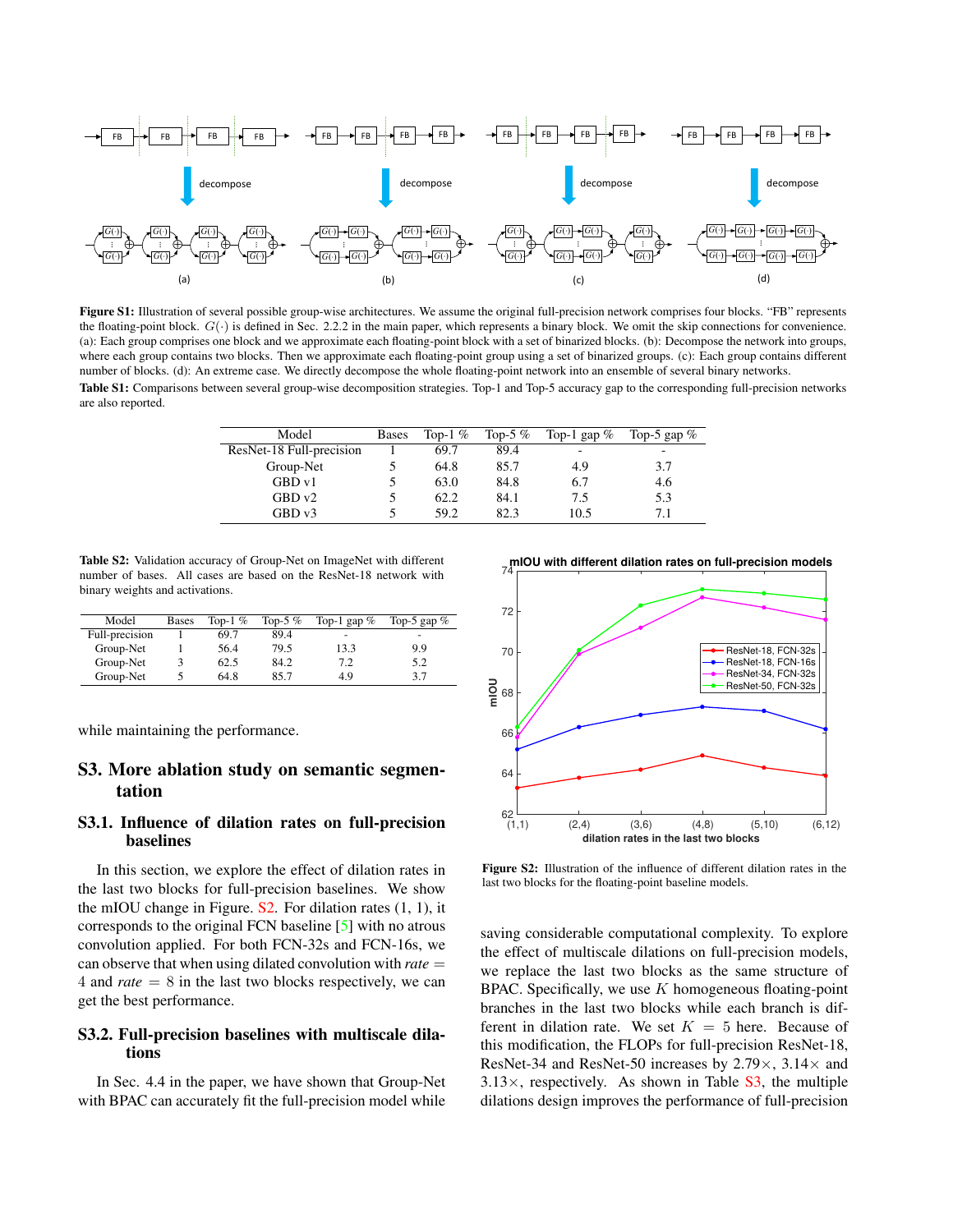Table S3: Performance on PASCAL VOC 2012 validation set.

|                    | Model                            | mIOU |
|--------------------|----------------------------------|------|
|                    | Full-precision (multi-dilations) | 67.6 |
| ResNet-18, FCN-32s | Full-precision                   | 64.9 |
|                    | Group-Net + BPAC                 | 63.8 |
|                    | Full-precision (multi-dilations) | 70.1 |
| ResNet-18, FCN-16s | Full-precision                   | 67.3 |
|                    | Group-Net + BPAC                 | 66.3 |
|                    | Full-precision (multi-dilations) | 75.0 |
| ResNet-34, FCN-32s | Full-precision                   | 72.7 |
|                    | Group-Net + BPAC                 | 71.2 |
|                    | Full-precision (multi-dilations) | 75.5 |
| ResNet-50, FCN-32s | Full-precision                   | 73.1 |
|                    | Group-Net + BPAC                 | 70.4 |

baselines but at a cost of huge computational complexity increase. In contrast, Group-Net + BPAC does not increase the computational complexity compared with using Group-Net only. This proves the flexibility of the proposed Group-Net which can effectively borrow task-specific properties to approximate the original floating-point structure. And this is one of the advantages for employing structured binary decomposition.

## S4. Extending Group-Net to binary weights and low-precision activations

In the main paper and in Sec. S1 to Sec. S3, all the experiments are based on binary weights and binary activations. To make a tradeoff between accuracy and computational complexity, we can add more bases as discussed in Sec. S1.2. However, we can also increase the bit-width of activations for better accuracy according to actual demand. We conduct experiments on the ImageNet dataset and report the accuracy in Table S4, Table S5 and Table S6.

## S4.1. Fixed-point Activation quantization

We apply the simple uniform activation quantization in the paper. As the output of the ReLU function is unbounded, the quantization after ReLU requires a high dynamic range. It will cause large quantization errors especially when the bit-precision is low. To alleviate this problem, similar to [2, 10], we use a clip function  $h(y) =$  $\text{clip}(y, 0, \beta)$  to limit the range of activation to [0,  $\beta$ ], where  $\beta$  (not learned) is fixed during training. Then the truncated activation output  $y$  is uniformly quantized to  $K$ -bits  $(K > 1)$  and we still use STE to estimate the gradient:

Forward : 
$$
\tilde{\mathbf{y}} = \text{round}(\mathbf{y} \cdot \frac{2^K - 1}{\beta}) \cdot \frac{\beta}{2^K - 1}
$$
,  
Backward :  $\frac{\partial \ell}{\partial \mathbf{y}} = \frac{\partial \ell}{\partial \tilde{\mathbf{y}}}$ . (1)

Since the weights are binary, the multiplication in convolution is replaced by fixed-point addition. One can simply replace the uniform quantizer with other non-uniform quantizers for more accurate quantization similar to  $[1, 9]$ .

#### S4.2. Implementation details

For data preprocessing, it follows the same pipeline as BNNs. We also quantize the weights and activations of all convolutional layers except that the first layer and the last layer are full-precision. For training ResNet with fixedpoint activations, the learning rate starts at 0.05 and is divided by 10 when it gets saturated. We use Nesterov momentum SGD for optimization. The mini-batch size and weight decay are set to 128 and 0.0001, respectively. The momentum ratio is 0.9. We directly learn from scratch since we empirically observe that fine-tuning does not bring further benefits to the performance. The convolution and element-wise operations are in the order: Conv  $\rightarrow$  BN  $\rightarrow$  $ReLU \rightarrow Quantize.$ 

#### S4.3. Evaluation on ImageNet

For experiments in Table S4 and Table S5, we use 5 bases  $(i.e., K = 5)$ . From Table S4, we can observe that with binary weights and fixed-point activations, we can achieve highly accurate results. For example, by also referring to Table 2 in the main paper, we can find the Top-1 accuracy drop for Group-Net on ResNet-50 with tenary and binary activations are 1.5% and 6.5%, respectively. Furthermore, our approach still works well on plain network structures such as AlexNet in Table S<sub>5</sub>. We also provide the comparison with different number of bases in Table S6.

Table S4: Validation accuracy of different binary decomposition strategies on ImageNet with different choices of W and A. 'W' and 'A' refer to the weight and activation bitwidth, respectively.

| Model                    | W  | А              | Top-1 $%$ | Top-5 $%$ | Top-1 gap $%$ | Top-5 gap $%$            |
|--------------------------|----|----------------|-----------|-----------|---------------|--------------------------|
| ResNet-18 Full-precision | 32 | 32             | 69.7      | 89.4      |               |                          |
| Group-Net                |    | 2              | 69.6      | 89.0      | 0.1           | 0.4                      |
| Group-Net                |    | 32             | 70.4      | 89.8      | $-0.7$        | $-0.4$                   |
| GBD v1                   |    | 4              | 69.2      | 88.5      | 0.5           | 0.9                      |
| GBDv2                    |    | $\overline{4}$ | 68.3      | 87.9      | 1.4           | 1.5                      |
| GBDv3                    |    | 4              | 64.5      | 85.0      | 5.2           | 4.4                      |
| LBD                      |    | $\overline{4}$ | 60.1      | 82.2      | 9.6           | 7.2                      |
| ResNet-50 Full-precision | 32 | 32             | 76.0      | 92.9      | ۰             | $\overline{\phantom{a}}$ |
| Group-Net                |    | $\overline{c}$ | 74.5      | 91.5      | 1.5           | 1.4                      |
| Group-Net                |    | 4              | 76.0      | 92.7      | 0.0           | 0.2                      |

Table S5: Accuracy of AlexNet on ImageNet validation set. All cases use binary weights and 2-bit activations.

| Model     | Full-precision LBD |      |      | GBD v1 Group-Net |
|-----------|--------------------|------|------|------------------|
| Top-1 $%$ | 57.2               | 54.2 | 57.3 | 57.8             |
| Top-5 $%$ | 80.4               | 77.6 | 80.1 | 80.9             |

#### References

[1] Z. Cai, X. He, J. Sun, and N. Vasconcelos. Deep learning with low precision by half-wave gaussian quantization. In *Proc. IEEE Conf. Comp. Vis. Patt. Recogn.*, pages 5918– 5926, 2017. 3